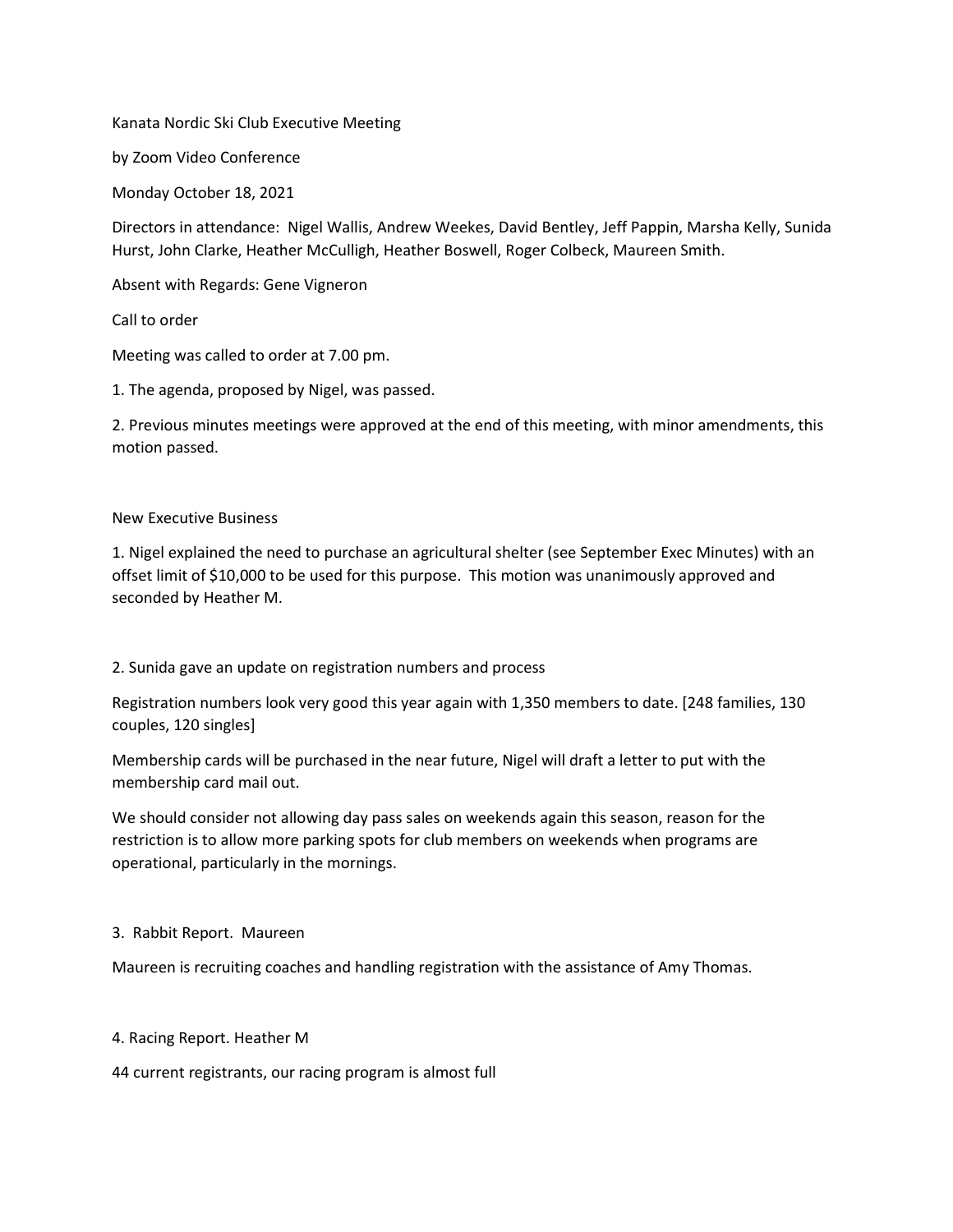Heather is working on a low key under 14 yrs of age race, date has been set at Sunday January 23rd, location will be 401. Course preparation is currently underway.

We have older/experienced athletes that took part in the first real race since 2020 and placed highly in all age categories. Aidan Kirkham placed 2nd overall. Results: https://zone4.ca/race/2021-09- 18/ce15505a/results/

We have 2 athletes who have just been named to Team Ontario Nordic

We have 1 athlete named to Team Ontario Biathlon

5. Gene gave an update of the trails report to the secretary in advance, as he was not able to attend the meeting. Nigel presented this information in a slide show.

Trail work begun with trail prep and trimming in process, to be completed over the next several weekends. Heaviest overgrowth I have seen in years so lots of work.

Surplus of woodchips at 401 currently. Mike D coordinating some mid week work for spreading with available volunteers (mostly retired members)

Donation of culverts (Thanks Jeff!) for installation coordinated by Mike D.

Meeting with Signage volunteers Gregg and Mary Ann for review of seasonal signage installation and NCC Trail 12 temporary wayfinding signage

Meeting with Adrian for review of Map changes this year, tentative date in December for final revisions.

Meeting with Pat K re snowshoe adjustments - removal of connections on walking trail 12, removal of inferior portion of trail below Trail 8. Scouting and possible additional connections of snowshoe network planning to be updates on map by December if achieved.

Preliminary planning with Mike V planning Kanata Classic Race course in Pretzel area

6. Roger updated the executive on the OWWT.

First topic was the bridge repair on the Watts Creek pathway. The NCCs engineering team are looking at a potential repair solution.

Next, Roger is waiting on pilot grooming permits to be issued by the NCC

SJAM has been renamed the Kitchissippi Winter trail.

Finally, Roger is co ordinating tree removal with the NCC, at various locations throughout, primary concern is a groomer turn around at the Winter Trail just before it crosses Carling Avenue.